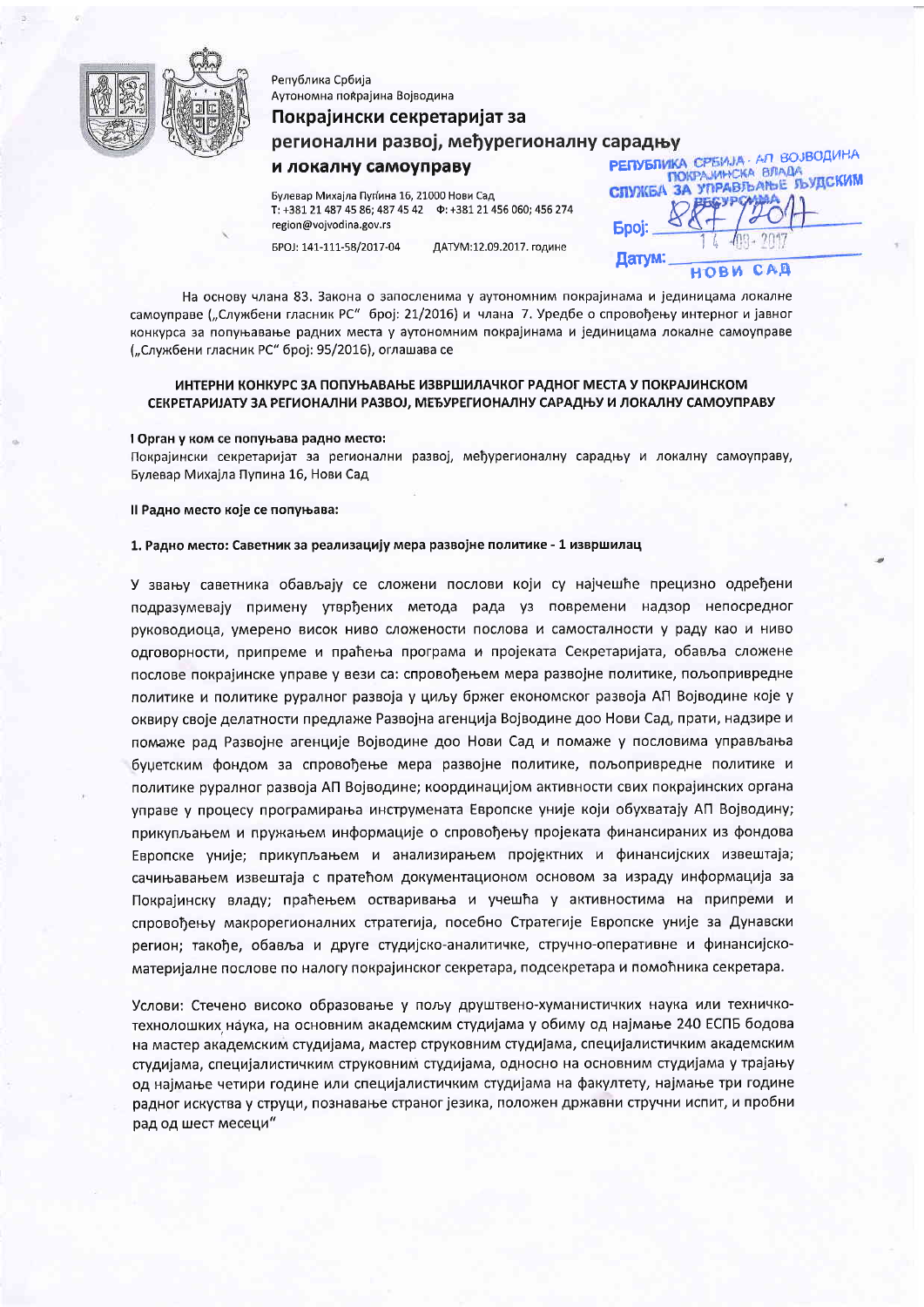Општи услови за рад у органима Аутономне покрајине Војводине: да је учесник интерног конкурса пунолетан држављанин Републике Србије; да има прописано образовање, да није правоснажно осуђиван на безусловну казну затвора од најмање шест месеци и да му раније није престајао радни однос у државном органу, односно органу аутономне покрајине и јединице локалне самоуправе, због теже повреде дужности из радног односа.

#### III У изборном поступку проверавају се оспособљености, знања и вештина кандидата и то:

-Покрајинска скупштинска одлука о Покрајинској управи, Покрајинска скупштинска одлука о Покрајинској влади, Закон о регионалном развоју, Писање и имплементација пројеката по ЕУ стандардима, Закон о запосленима у аутономним покрајинама јединицама локалних самоуправа и познавање организације покрајинске управе - непосредно, кроз разговор са кандидатима;

-Познавање рада на рачунару- увидом у приложени доказ уколико кандидат поседује доказ о познавању рада на рачунару (уверење, сертификат, потврда и сл.), а уколико кандидат не поседује, провера познавања рада на рачунару извршиће се писменим путем;

-Вештине руковођења и вештине комуникације - непосредно, кроз разговор са кандидатима.

IV Место рада: Нови Сад, Булевар Михајла Пупина 16.

V Рок за подношење пријаве на интерни конкурс: рок за подношење пријава је 8 дана и почиње да тече наредног дана од дана када је интерни конкурс оглашен на огласној табли у седишту аутономне покрајине, односно рок за подношење пријава почиње 15.09.2017. године а истиче 23.09.2017. године.

VI Лице које је задужено за давање обавештења: Прекодравац Александар, телефон: 021/487 4824

VII Датум оглашавања: 14.09.2017. године.

VIII Адреса на коју се подноси пријава: Покрајински секретаријат за регионални развој, међурегионалну сарадњу и локалну самоуправу, Булевар Михајла Пупина 16, 21000 Нови Сад, са назнаком "за интерни конкурс за попуњавање радног места Саветник за реализацију мера развојне политике - 1 извршилац".

#### IX Докази који се прилажу уз пријаву на интерни конкурс:

1. Потписана пријава са адресом становања, контакт телефоном, е mail адресом и потписаном изјавом у којој се учесник интерног конкурса опредељује да ли ће сам прибавити доказе о чињеницама о којима се води службена евиденција или ће то орган учинити уместо њега;

2. биографија са наводима о досадашњем радном искуству;

3. оригинал или оверена фотокопија уверења о држављанству, не старије од 6 месеци;

4. фотокопија личне карте односно испис очитане биометријске личне карте;

5. оригинал или оверена фотокопија уверења МУП-а да кандидат није осуђиван на безусловну казну затвора од најмање шест месеци, не старије од 6 месеци;

6. оригинал или оверена фотокопија дипломе којим се потврђује стручна спрема;

7. оригинал или оверена фотокопија уверења о положеном државном стручном испиту;

8. оригинал или оверена фотокопија уверења о познавању рада на рачунару;

9. фотокопије доказа о најмање 3 године радног искуства у струци (потврде, решења, уговори, копија радне књижице и други акти из којих се може утврдити на којим пословима, са којом стручном спремом и у ком периоду је стечено радно искуство);

Одредбом чл. 9. ст. 3. и 4. и 103. Закона о општем управном поступку ("Службени гласник РС", број 18/2016) прописано је, између осталог, да су органи у обавези да по службеној дужности, када је то неопходно за одлучивање, у складу са законским роковима, бесплатно размењују, врше увид, обрађују и прибављају личне податке о чињеницама садржаним у службеним евиденцијама, осим ако странка изричито изјави да ће податке прибавити сама.

Докази који се прилажу уз пријаву на овај интерни конкурс, а о којима се води службена евиденција су уверење о држављанству, уверење о положеном државном стручном испиту и уверење МУП-а да кандидат није осуђиван на безусловну казну затвора од најмање шест месеци.